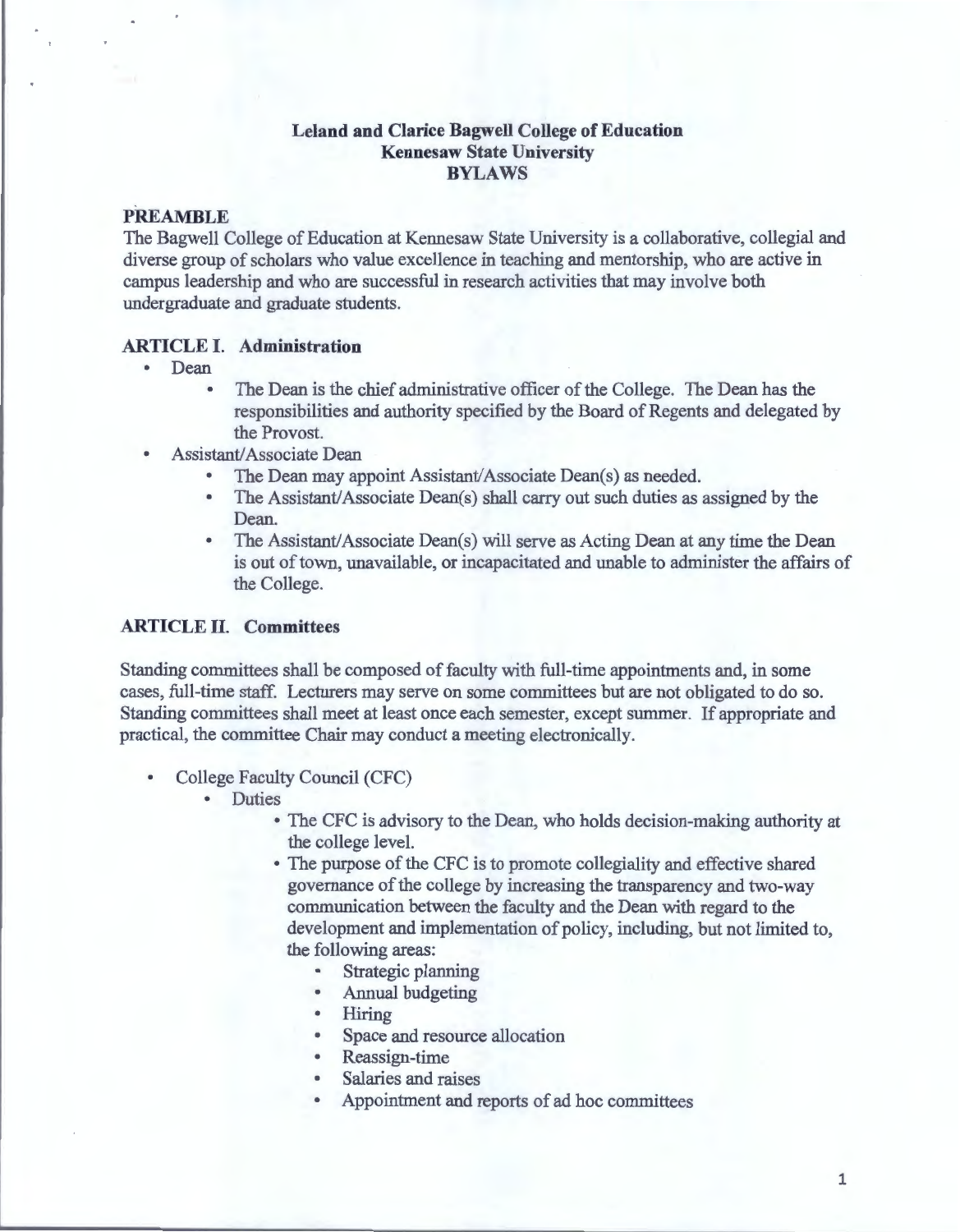- The CFC shall publish minutes of meetings electronically.
- Membership
	- CFC should be comprised of a representative from the Department Faculty Council (DFC) plus one additional member from each department. Individuals functioning in a greater than 50% administrative role are not eligible for nomination. Part-time faculty members are not eligible for nomination.
	- Each department sends two representatives to the CFC; one member of the DFC (1-2 year term) and one other (non-DFC) member of the department (3 year term). The department is responsible for maintaining the representatives.
	- Each representative will be elected by the permanent, full-time faculty (instructors, lecturers, tenure track, and tenured) of that department.
	- \* Departments should elect representatives no later than April  $30<sup>th</sup>$  in the year the current representative's term expires, with the elected member to start that fall semester.
	- The Deans shall be ex officio non-voting members of their CFC.
	- Department chairs are not eligible to vote for or to serve as representatives to the CFC.
	- The chair of the CFC must be an elected department representative who has served on the council the previous year, selected by majority vote of the elected members of the CFC. The term of chair will be one year, renewable by vote. Duties of the chair include preparation and publication of agendas and minutes.
	- DFC term length is three years. Each department will decide how those individuals are chosen
- Meeting times
	- The CFC should meet as often as deemed appropriate by the council membership with a minimum of two meetings per fall and spring semesters. The chair of CFC shall call each meeting. The Dean or any other member of the CFC can request a meeting by contacting the chair of the CFC. .
	- CFC meetings shall be open to the public except as required by law or written KSU policy; sessions with limited attendance or "executive session" will be addressed below. The CFC shall publish agendas and meeting times in advance, and publish minutes or a meeting summary within one week of the end of the relevant meeting that, at minimum, records attendance and all actions, decisions or recommendations of the CFC
	- Each CFC shall take necessary measures to assure continuing functioning of the CFC during the summer months. These may include, but are not limited to, establishing a reduced quorum requirement, allowing members to name proxies from among the tenured faculty of their department, and the election of an acting CFC chair. Determining the best mix of such necessary measures shall be the decision of the CFC itself, based on immediate circumstances and without outside intervention. Such a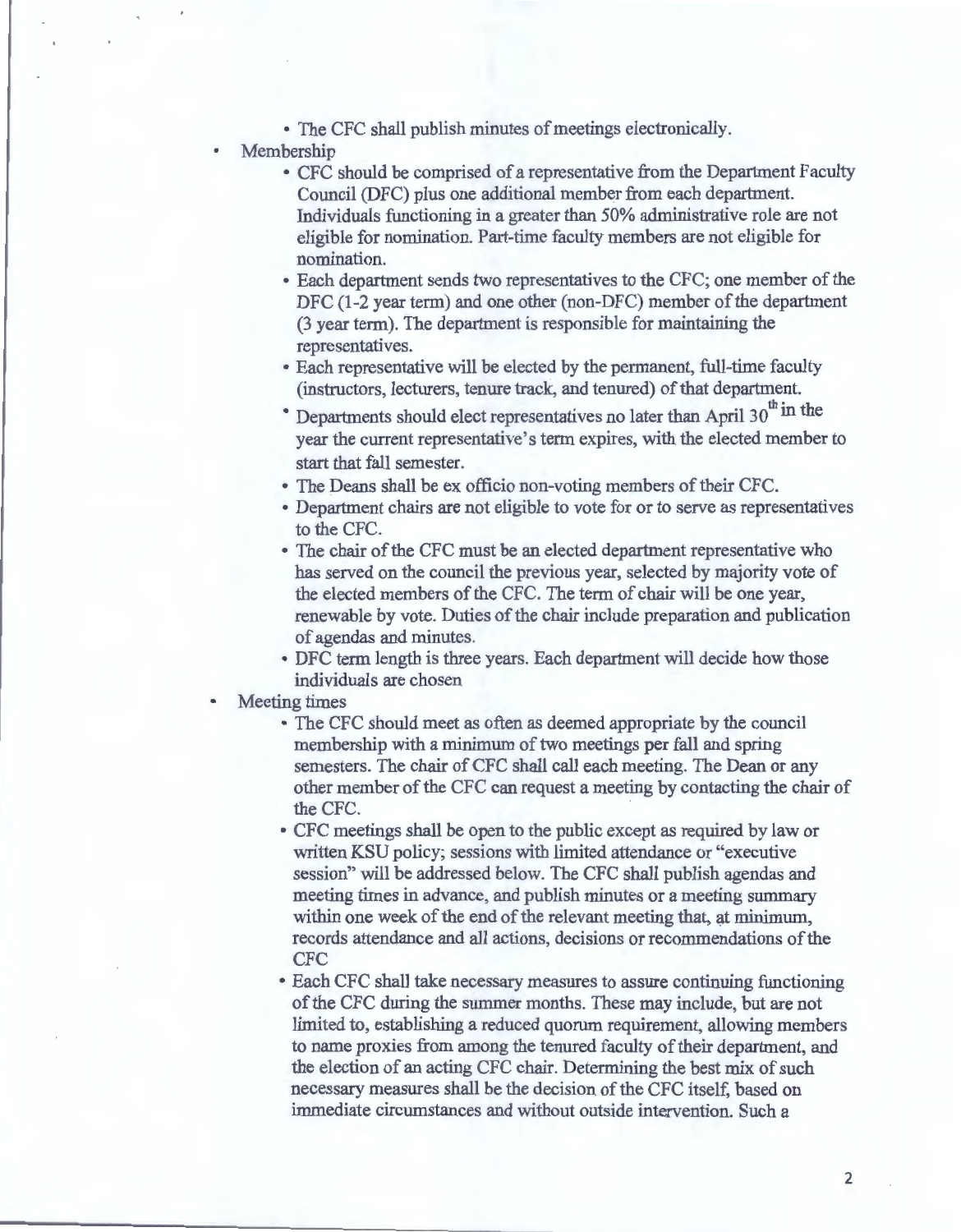"Summer CFC" shall be recognized by the administration as the legitimate representative of faculty interests in the shared governance of the college during the summer months, and consulted accordingly.

• Educator Preparation Curriculum Council

Besides serving as the curriculum committee of the Educator Preparation Program (EPP), the EPCC, as well, serves as the BCOE curriculum committee with its purpose being to provide support and ensure accountability in the development of programs and curricula within the BCOE.

- Duties:
	- Ensure that University guidelines for the design and content of programs and courses are followed.
	- Evaluate requests for newly proposed programs and courses related to all College of Education degree, certificate, and endorsement programs.
	- Assist and encourage programs to comply with appropriate accrediting agencies.
	- Proposals/agenda for each meeting should also be posted on the EPCC website. Once meeting minutes are approved, they too, should be posted on the website.
- Membership: The EPCC shall be comprised of the following:
	- One member representing each department (EECE 1, SMGE 1, INED 1, ITEC 1,  $EDL<sub>1</sub>$
	- One faculty or staff member from each of the academic support units (CEPP 1, ESS 1)
	- One faculty member to represent Collaborative Graduate Programs across the EPP
	- One member as appointed by the Dean of the BCOE
	- One faculty member from each EPP college outside of the BCOE (4 total)
	- Ex-Officio (non-voting members): EPP deans, EPP department chairs. The membership shall elect the incoming committee chair at the last official meeting of the academic year

Meeting times

The EPCC shall have a regularly scheduled meetings twice a month posted on the EPCC website. Special meetings may be called by the committee chair when deemed necessary and appropriate by the chair or upon request from the committee members

• Term

The term of office is two years. If a member resigns or is no longer able to perform his/her duties, the department left un-represented by such resignation shall elect a new representative.

• College Promotion and Tenure Committee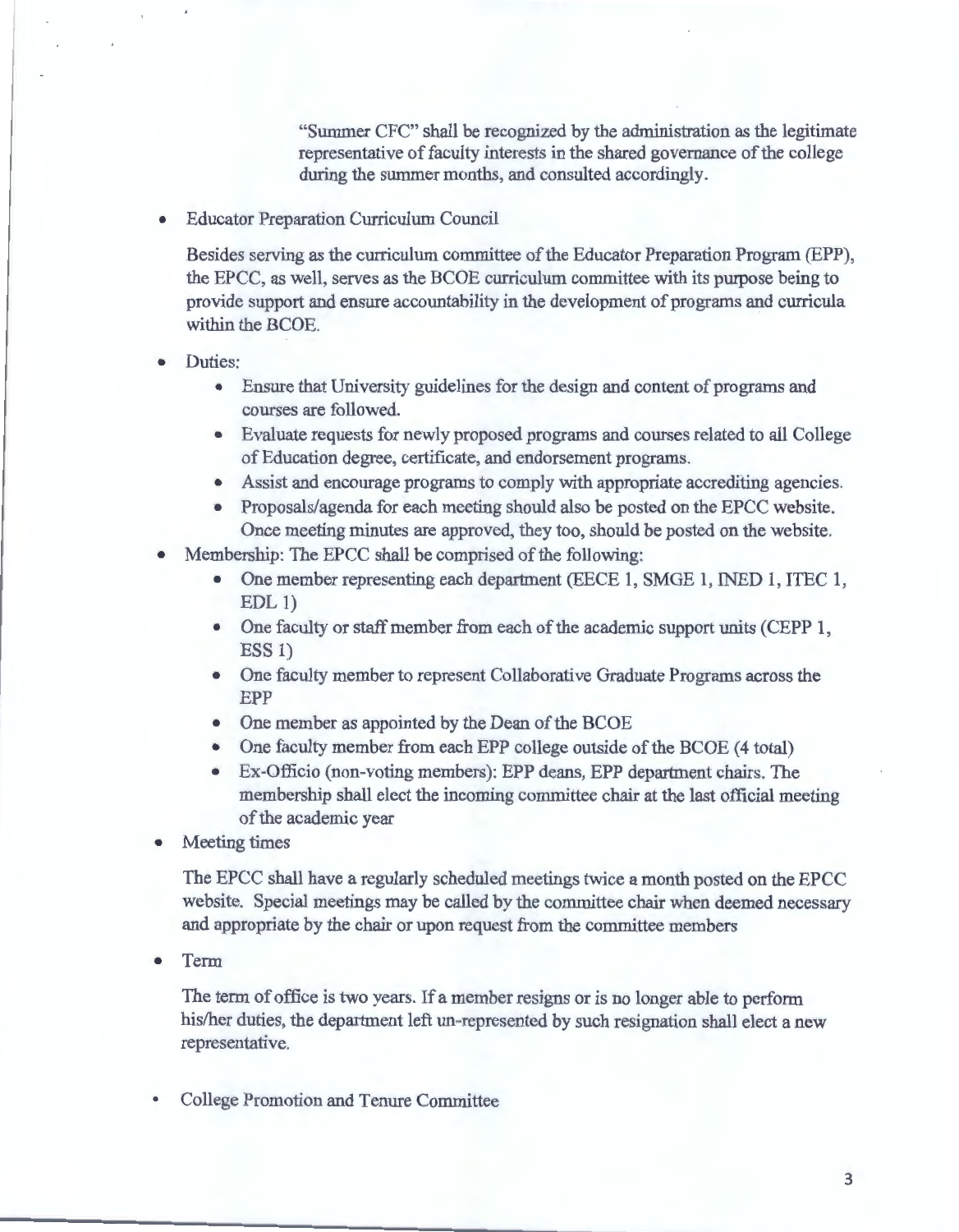- Duties:
	- The Promotion and Tenure Committee shall review materials submitted by faculty for consideration for promotion, tenure, and post-tenure review in accordance with the procedures outlined in the current Faculty Handbook, Section 5 Review and Evaluation of Faculty Performance.
	- The vote tally for and against recommending promotion and/or tenure is to be recorded on the coversheet (but not names of individuals casting those votes).
	- The Promotion and Tenure Committee shall be responsible for reviewing promotion and tenure policies and making recommendations to the faculty for revisions. Faculty approved policies and revisions shall be recommended to the Dean of the Bagwell College of Education.
	- It is the committee's responsibility to ensure that college promotion and tenure policy conforms to university policy and that department policies are in alignment with college policy.
	- As an extension of the promotion and tenure process, the Promotion and Tenure Committee shall develop college-level mentoring guidelines, and work with departments to promote faculty mentoring initiatives that support and help prepare faculty for the promotion and tenure process.

Membership:

- The Promotion and Tenure Committee membership shall be comprised of tenured faculty members elected by the faculty from each department.
- When a department does not have two tenured faculty members who are eligible to serve, its faculty will elect tenured faculty from outside the department.
- College committees require a minimum of three voting members at the appropriate rank for each portfolio.
- If there are fewer than three departments in a College, then the College P&T Committee will include as many representatives from another College as needed.
- Only Full Professors can vote on a candidate's promotion to Full Professor. Both Associates and Full Professors can vote on a candidate's promotion to Associate Professor. Associate Professors are to recuse themselves from all discussions and voting on a candidate's promotion to Full. (These guidelines may be used in 2017-18; they must be used in 2018-19.)
- Members of the Promotion and Tenure Committee cannot sit simultaneously on a Department Promotion and Tenure Committee.
- Meeting Times:
	- Chair of the Committee will convene meetings as needed, with a minimum of one meeting per semester
- Terms:
	- The committee members shall serve for two-year terms and shall be staggered for each department to ensure continuity of representation.
- Diversity Committee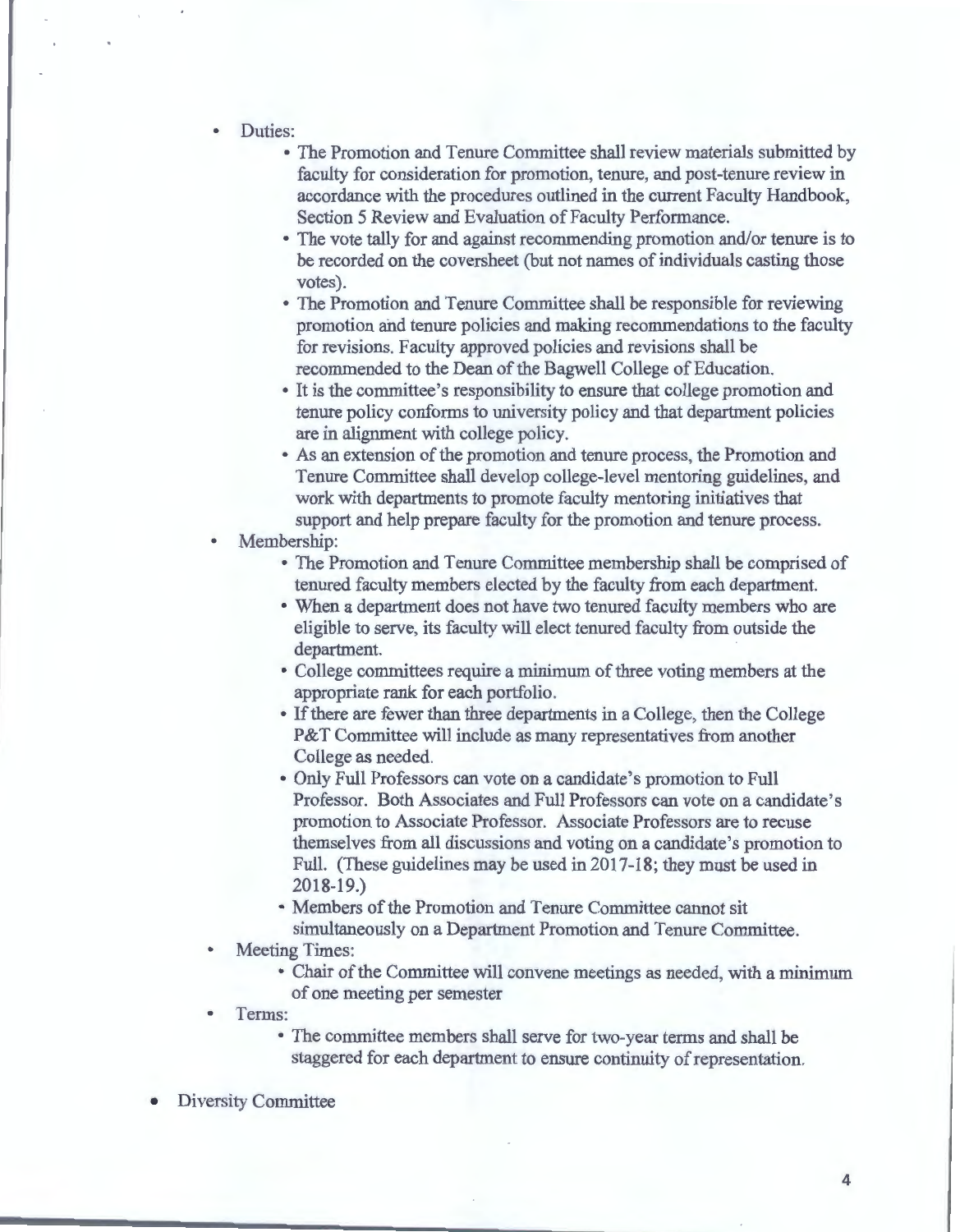The purpose of the Bagwell College of Education (BCOE) Standing Committee for Diversity is to serve as a change agent in the college to promote a culture of diversity and inclusion through initiatives and policies. It will liaise with the CAEP Council for Diversity, which is a group working exclusively on accreditation in terms of diversity, as well as the Office of Diversity and Inclusion, which defines diversity and inclusion as:

"Diversity and inclusion involves an intentional and active commitment to embrace difference and create a sense of belonging for the purpose of expanding knowledge; educating capable citizens and workers; encouraging self-actualization; and serving local, state, national, and international communities. Creating and achieving diversity and inclusion involves a commitment to educational equity, cross-cultural understanding, and the creation of respectful, open communities. Creating a welcoming and inclusive university requires more than tolerance, acknowledgement of differences, or awareness of others. Diversity and inclusion require intentional dispositions and practices:

- Studying and understanding the interrelationships between societies, cultures, and natural environments.
- Holding mutual respect and understanding for one's own lived experiences and others whose lived experiences and perceptions differ from one's own.
- Recognizing that diversity is not only representation but also involves ways of knowing and being.
- Understanding that cultural, institutional, and personal discrimination creates and sustains unearned privileges for some individuals and groups and concomitant undeserved disadvantages for other individuals and groups.
- Concentrating on dismantling policies and practices that perpetuate discrimination while simultaneously developing policies and practices that support equality and belonging.
- Creating and sustaining communities across and from our differences that enable faculty, staff, students, and other stakeholders to continually work to end all forms of discrimination."

In addition to the definition above, the standing committee for diversity believes that diversity is much more than race and ethnicity, and includes other categories such as social class, sexuality, disability, and religious beliefs.

- Duties
	- Facilitate BCOE vision and goals for strategic planning for diversity congruent with university mission and goals.
	- Support units' goals within BCOE for diversity in teaching and learning, curriculum development, research and issues of workplace environment.
	- Support faculty, staff and students to actively pursue grant and funding opportunities to support and expand diversity initiatives.
	- Create and implement professional development to promote faculty, staff and student knowledge and commitment to diversity both in teaching and learning and workplace environment.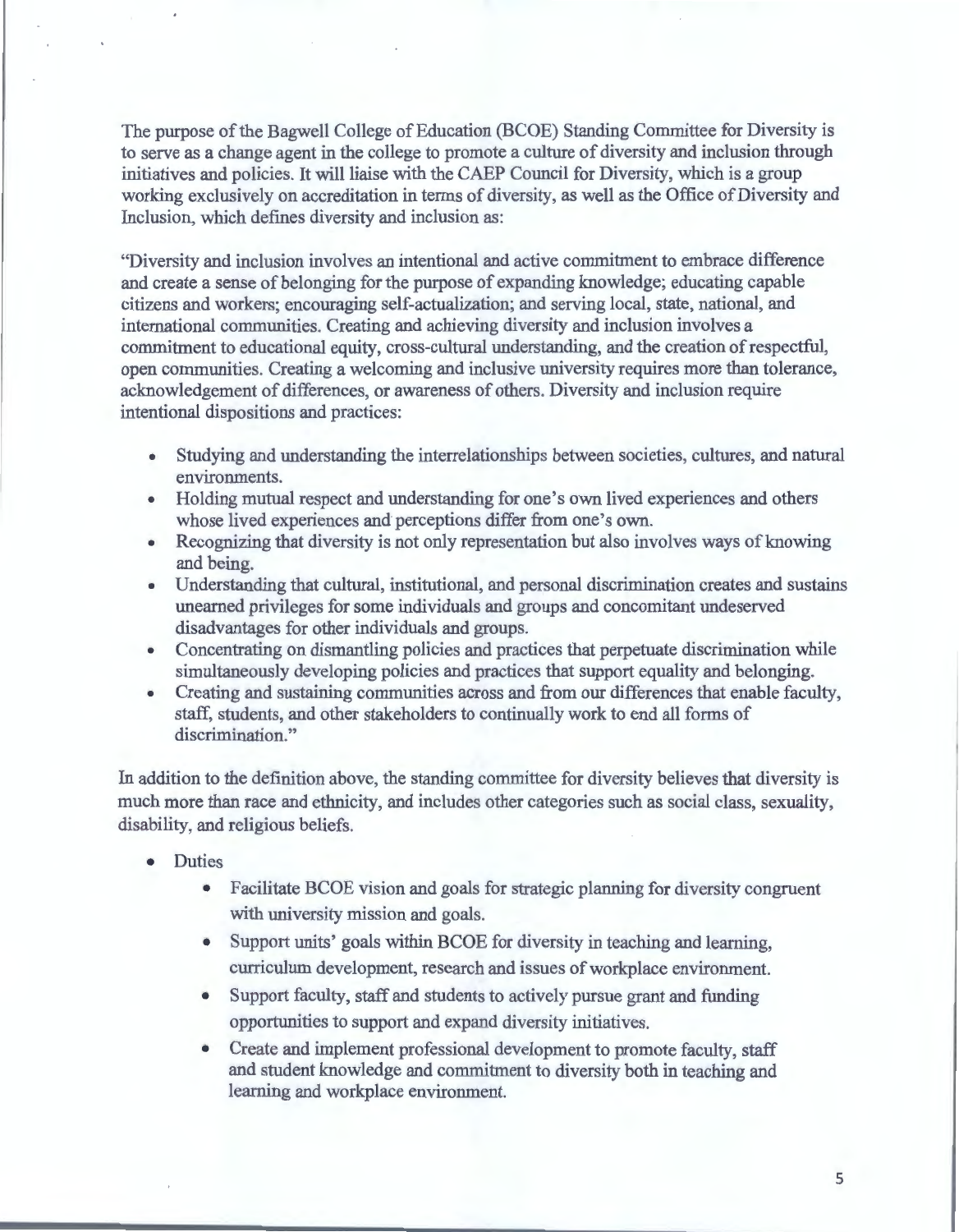- Promote and track diversity initiatives and policies of BCOE faculty, staff and students, to facilitate accountability.
- **Membership** 
	- The Standing Committee for Diversity should be composed of the BCOE Special Assistant to the Dean for Diversity, the BCOE Professional Liaison for Diversity, one permanent faculty member or representative from each academic department, one staff member representing academic departments, one staff member representing support units, one graduate student and one undergraduate student. If a member resigns and/or is no longer able to perform membership duties, a newly elected member shall fill the vacant position created from that unit.
	- Each faculty member shall be nominated by that unit and serve a two-year-term and shall be staggered to ensure continuity of representation.
	- Each staff member, one academic and one support, shall be nominated and elected by BCOE staff and serve a two-year-term.
	- The membership shall elect the incoming chair at the last official meeting of the academic year. The chair of the Standing Committee for Diversity must have served on the committee the previous year and is selected by majority vote of the members of the Committee. The term of the chair will be one year.
- Meeting times
	- The Standing Committee for Diversity should meet as often as deemed appropriate by the committee membership with a minimum of two meetings per fall and spring semesters. The chair of the Committee shall call each meeting. Any other member of the Committee can request a meeting by contacting the chair of the Standing Committee for Diversity. Meetings are open to faculty in general.

• Faculty Development and Awards Committee

The purpose of the FDAC is to implement and monitor initiatives to showcase faculty achievements.

- Duties
	- Maintain a database of eligible faculty for various awards.
	- Solicit and evaluate applications and recommend recipients for internal grants.
	- Solicit applications or nominations, evaluate responses, and select recipients for college-level and campus-wide faculty honors and awards.
	- Create methods to showcase and document faculty achievement.
	- **Membership** 
		- Each department shall elect one full-time tenure track faculty member
		- If a faculty member resigns or is no longer able to perform duties, that member's department will elect a new representative.
		- A committee chair will be selected at the first meeting.
	- Meeting times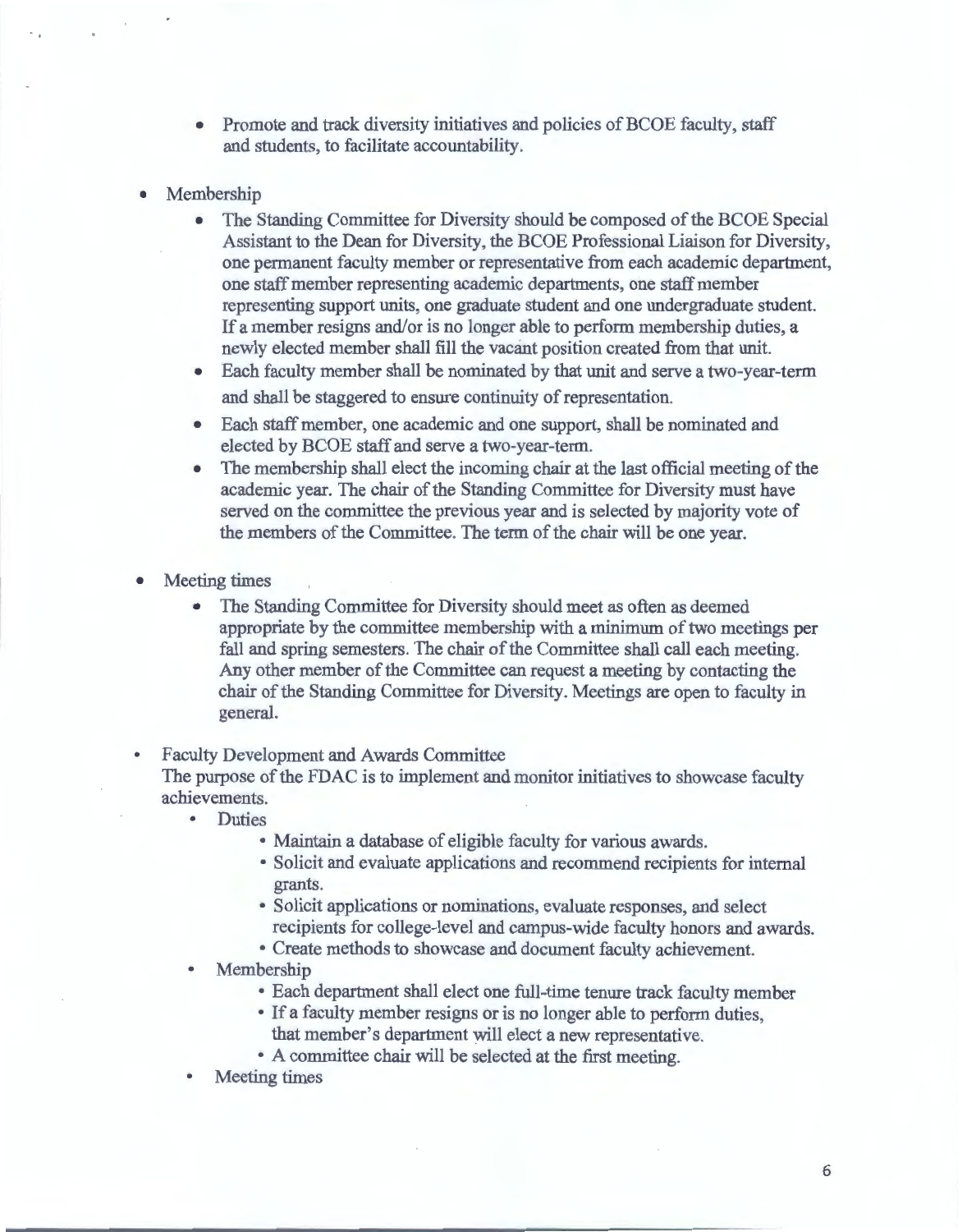- Chair of the Committee will convene meetings as needed, with a minimum of one meeting per semester
- Term
	- Each member shall serve a 2-year term.

Student Development and Awards Committee:

The purpose of the SDAC is to support policies and initiatives to showcase student achievements.

- Duties
	- Support policies and procedures to increase scholarships, financial aid, and student awards.
	- Create methods to showcase and document student achievement
- **Membership** 
	- The committee shall be comprised of the Associate Dean for Undergraduate Studies the Associate Dean for Graduate Studies as exofficio members. Voting members include: one full-time tenure track faculty member elected by each department, and the KSU SGAE President
- Meeting times
	- Chair of the Committee will convene meetings as needed, with a minimum of one meeting per semester.
- Global Engagement Committee

The GEC has the purpose of supporting international and intercultural contexts in education for the BCOE in development and accountability of global programs at home and abroad.

- Duties
	- Facilitate BCOE global vision and goals for global learning in strategic planning congruent with university mission and goals
	- Support unit goals within BCOE for global learning and global curriculum development and research.
	- Encourage faculty to actively pursue grant and funding opportunities to support and expand global engagement initiatives and review and make recommendations to the Dean regarding global engagement funding for faculty.
	- Create and implement workshops to promote faculty knowledge and commitment to global and education abroad.
	- Promote and track global engagement activities of BCOE faculty, staff and students.
	- Support and facilitate student engagement in global learning at home and abroad.
- **Membership** 
	- The GEC should be comprised of the BCOE Director of Global Engagement and one member from each department nominated and selected by that unit.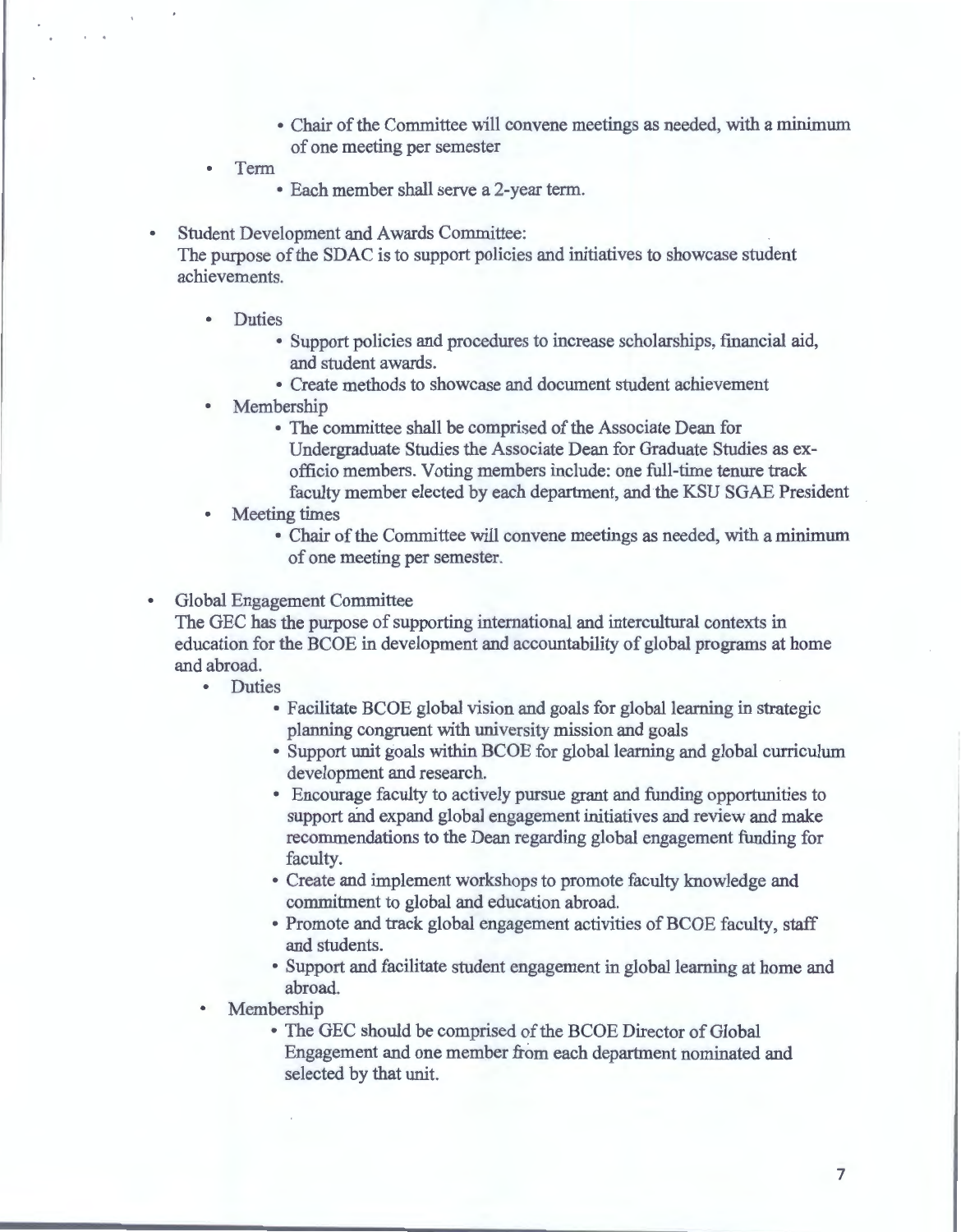- Each department in the BCOE will elect one member to the GEC for a three year term. If a member resigns or is no longer able to perform his/her duties, the department left underrepresented by such resignation should elect a new representative.
- The membership shall elect the incoming committee chair at the last official meeting of the academic year. The chair of the GEC must have served on the committee the previous year and is selected by majority vote of the members of the GEC. The term of the chair will be two years, renewable by vote.
- **Meeting times** 
	- The GEC should meet as often as deemed appropriate by the committee membership with a minimum of two meetings per fall and spring semesters. The chair of the GEC shall call each meeting. Any other member of the GEC can request a meeting by contacting the chair of the GEC.
- Ad hoc committees

 $\sim$ 

- The Dean with consultation with the College Faculty Council can appoint an ad hoc committee.
- The College Faculty Council with consultation with the Dean can appoint an ad hoc committee.

F. Operation of Committees

- Each committee shall elect a Chair and operate under a set of goals given them at the time of appointment.
- Requirements for committee vote shall conform to Article IV.
- Each standing and *ad hoc* committee shall keep a record of its meetings and disseminate to all full-time faculty and staff.

# **ARTICLE** III. **College Meetings**

- A. The College will meet in both the Fall and Spring semesters.
- B. The College will also meet when important issues would benefit from the participation of the entire college.

# **ARTICLE IV. Voting**

Unless otherwise specified, the following applies to college wide voting:

- A. All tenured faculty, tenure-track faculty, lecturers and senior lecturers will be eligible to vote in all college wide voting. Staff may be eligible to vote on some issues.
- B. A quorum is required for college wide votes.
- C. A plurality is required to elect someone to a college wide committee or as a College representative to a University committee.
- D. All voting shall be done by anonymous survey. The results of the vote will be reported to the faculty and staff.

# **ARTICLE V. Amendments to Bylaws**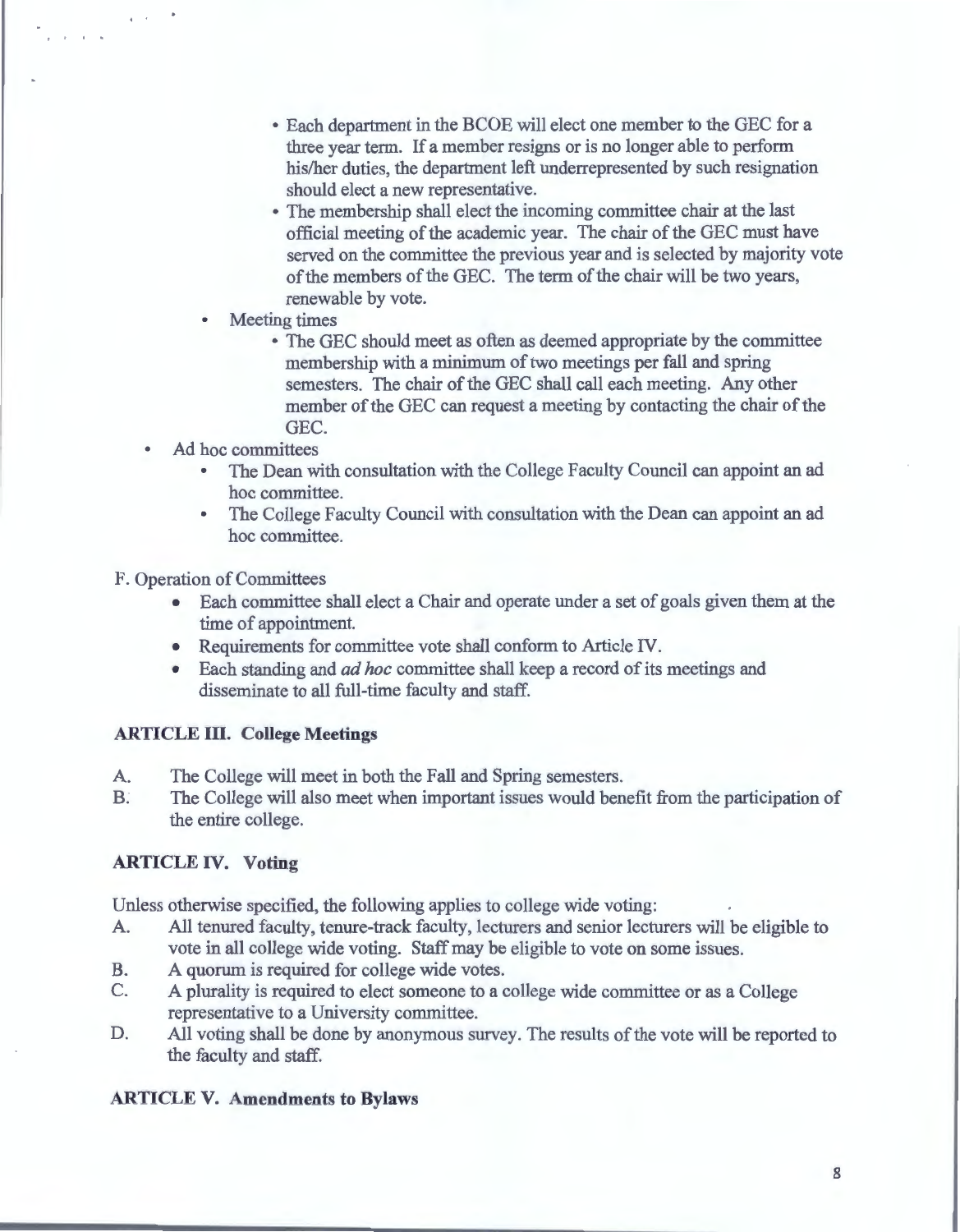These bylaws may be amended by majority vote of the members, provided that a notice setting forth the proposed amendment or amendments an explanation thereof and known objections thereto shall have been sent to each member at least ten days prior to the vote. Any member of the council may initiate an amendment.

### **ARTICLE VI. Relationship to Other Governing Rules and Regulations**

Nothing in these bylaws should be construed to supersede provisions of the statutes of Kennesaw State University as described in the Faculty Handbook and other materials provided by the Office of the Provost & Vice President for Academic Affairs or the Board of Regents of the University System of Georgia.

October 31, 2016